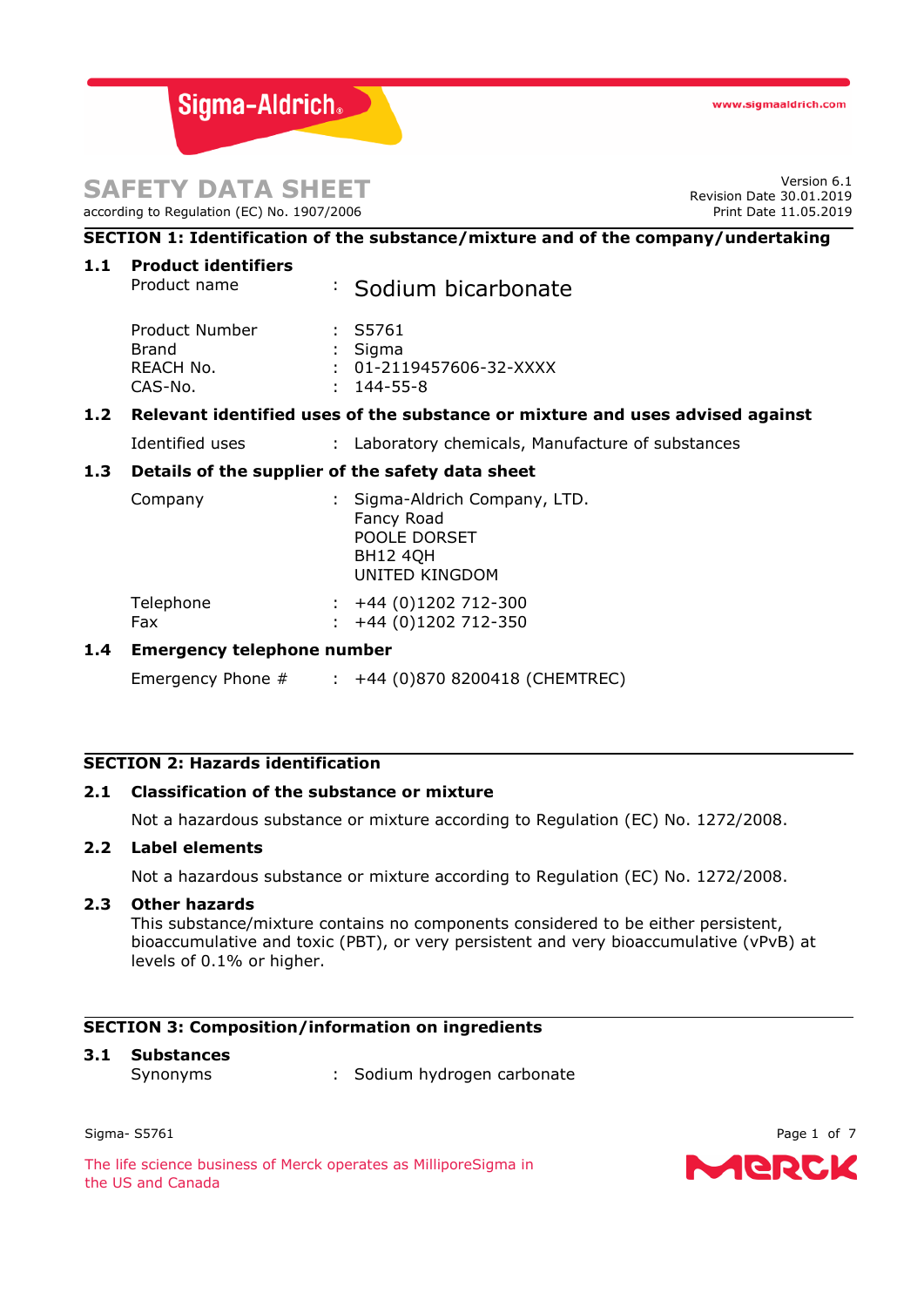| Formula          | : $CHNaO3$        |
|------------------|-------------------|
| Molecular weight | $: 84.01$ g/mol   |
| CAS-No.          | $: 144 - 55 - 8$  |
| EC-No.           | $: 205 - 633 - 8$ |

No components need to be disclosed according to the applicable regulations.

## **SECTION 4: First aid measures**

#### **4.1 Description of first aid measures**

## **If inhaled**

If breathed in, move person into fresh air. If not breathing, give artificial respiration.

#### **In case of skin contact**

Wash off with soap and plenty of water.

#### **In case of eye contact**

Flush eyes with water as a precaution.

#### **If swallowed**

Never give anything by mouth to an unconscious person. Rinse mouth with water.

- **4.2 Most important symptoms and effects, both acute and delayed** The most important known symptoms and effects are described in the labelling (see section 2.2) and/or in section 11
- **4.3 Indication of any immediate medical attention and special treatment needed** No data available

## **SECTION 5: Firefighting measures**

#### **5.1 Extinguishing media**

#### **Suitable extinguishing media**

Use water spray, alcohol-resistant foam, dry chemical or carbon dioxide.

- **5.2 Special hazards arising from the substance or mixture** Carbon oxides, Sodium oxides
- **5.3 Advice for firefighters** Wear self-contained breathing apparatus for firefighting if necessary.
- **5.4 Further information** No data available

#### **SECTION 6: Accidental release measures**

- **6.1 Personal precautions, protective equipment and emergency procedures** Avoid dust formation. Avoid breathing vapours, mist or gas. For personal protection see section 8.
- **6.2 Environmental precautions** No special environmental precautions required.
- **6.3 Methods and materials for containment and cleaning up** Sweep up and shovel. Keep in suitable, closed containers for disposal.

Sigma- S5761 Page 2 of 7

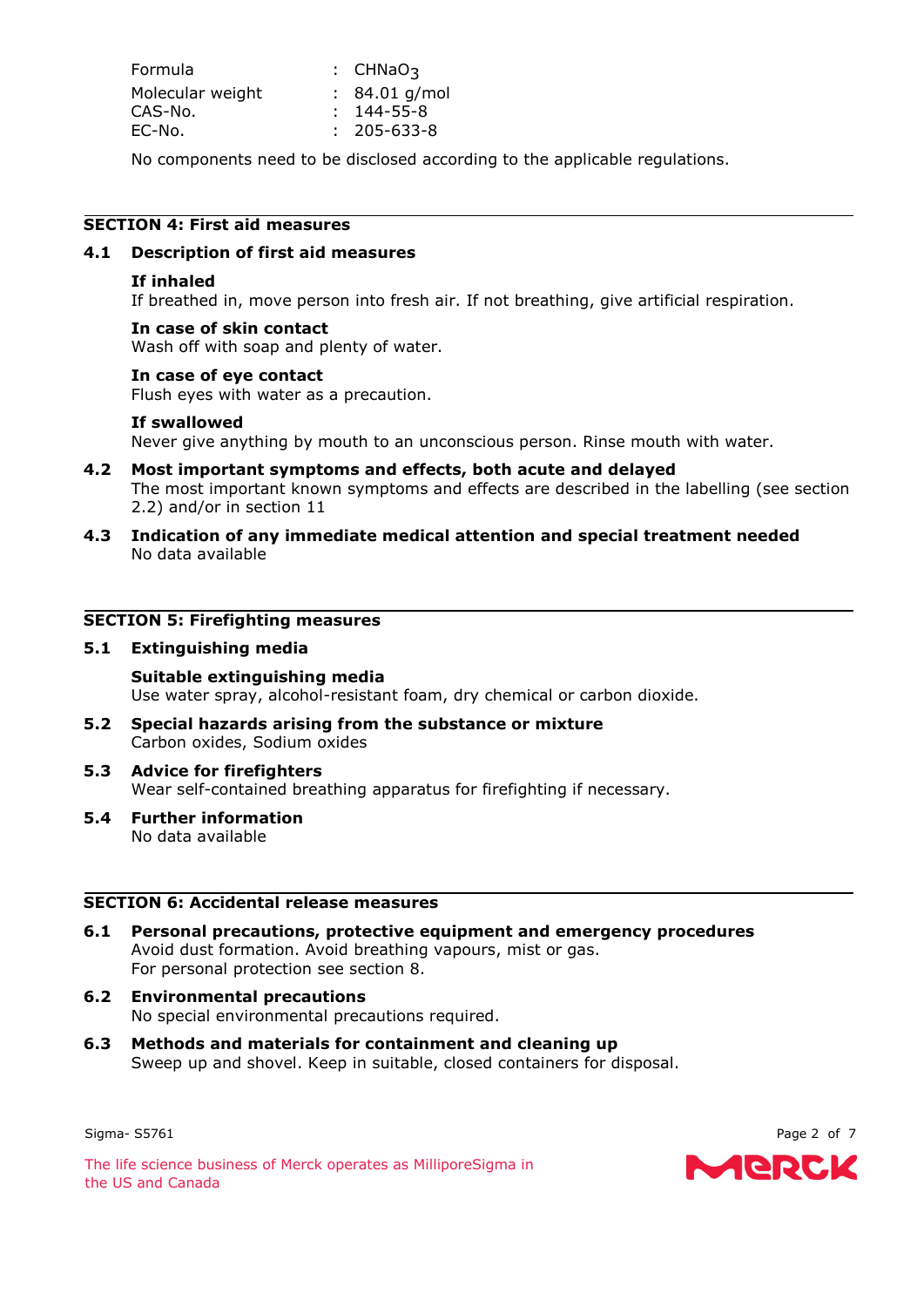For disposal see section 13.

# **SECTION 7: Handling and storage**

#### **7.1 Precautions for safe handling**

Provide appropriate exhaust ventilation at places where dust is formed. For precautions see section 2.2.

**7.2 Conditions for safe storage, including any incompatibilities** Keep container tightly closed in a dry and well-ventilated place. Store in cool place.

#### **7.3 Specific end use(s)**

Apart from the uses mentioned in section 1.2 no other specific uses are stipulated

#### **SECTION 8: Exposure controls/personal protection**

#### **8.1 Control parameters**

**Components with workplace control parameters** Contains no substances with occupational exposure limit values.

#### **8.2 Exposure controls**

**Appropriate engineering controls** General industrial hygiene practice.

#### **Personal protective equipment**

#### **Eye/face protection**

Use equipment for eye protection tested and approved under appropriate government standards such as NIOSH (US) or EN 166(EU).

#### **Skin protection**

Handle with gloves. Gloves must be inspected prior to use. Use proper glove removal technique (without touching glove's outer surface) to avoid skin contact with this product. Dispose of contaminated gloves after use in accordance with applicable laws and good laboratory practices. Wash and dry hands.

The selected protective gloves have to satisfy the specifications of Regulation (EU) 2016/425 and the standard EN 374 derived from it.

Full contact Material: Nitrile rubber Minimum layer thickness: 0.11 mm Break through time: 480 min Material tested:Dermatril® (KCL 740 / Aldrich Z677272, Size M)

Splash contact Material: Nitrile rubber Minimum layer thickness: 0.11 mm Break through time: 480 min Material tested:Dermatril® (KCL 740 / Aldrich Z677272, Size M)

data source: KCL GmbH, D-36124 Eichenzell, phone +49 (0)6659 87300, e-mail sales@kcl.de, test method: EN374

If used in solution, or mixed with other substances, and under conditions which differ from EN 374, contact the supplier of the CE approved gloves. This recommendation is advisory only and must be evaluated by an industrial hygienist and safety officer familiar with the specific situation of anticipated use by our customers. It should not be construed as offering an approval for any specific use scenario.

Sigma- S5761 Page 3 of 7

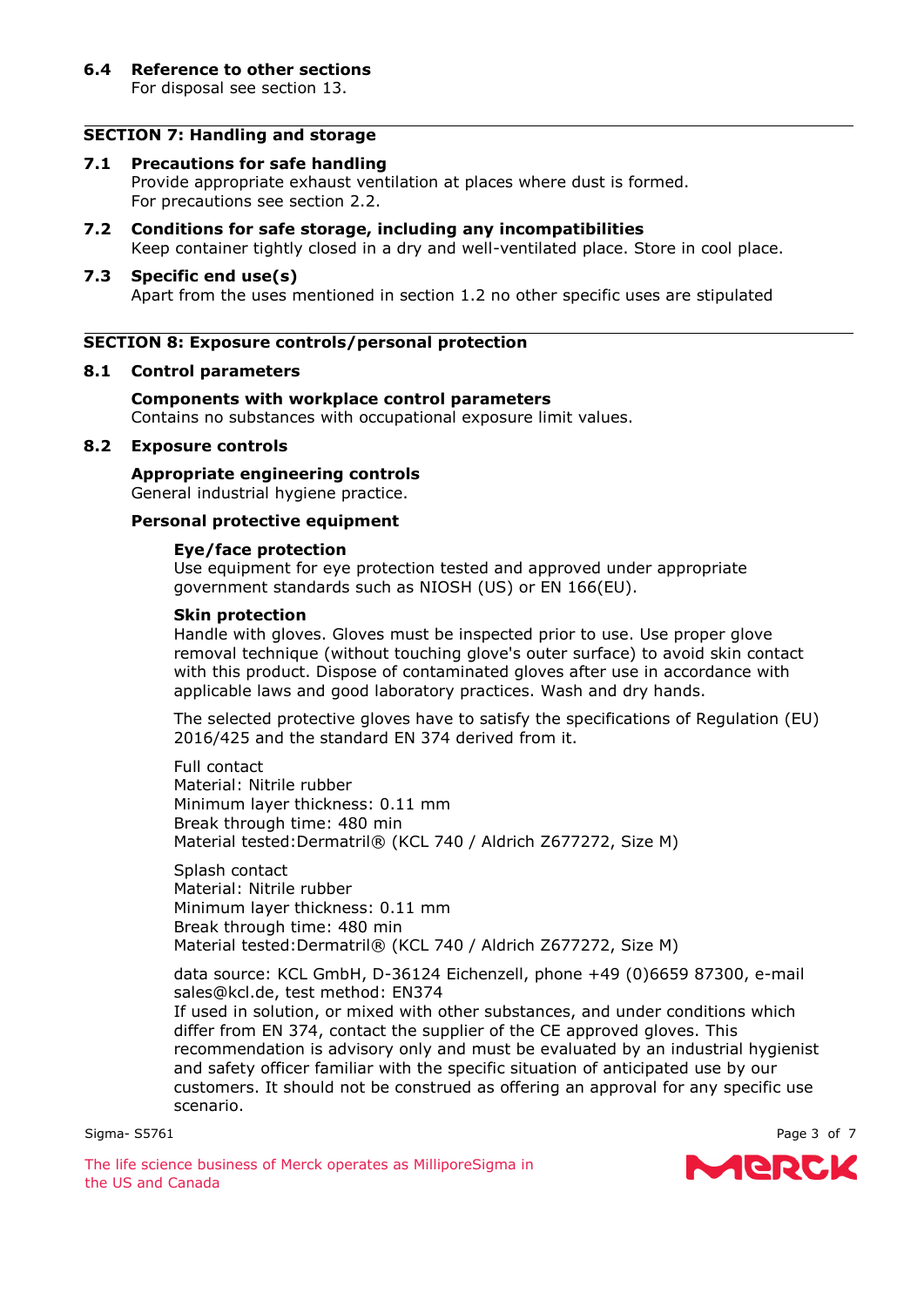### **Body Protection**

Choose body protection in relation to its type, to the concentration and amount of dangerous substances, and to the specific work-place., The type of protective equipment must be selected according to the concentration and amount of the dangerous substance at the specific workplace.

#### **Respiratory protection**

Respiratory protection is not required. Where protection from nuisance levels of dusts are desired, use type N95 (US) or type P1 (EN 143) dust masks. Use respirators and components tested and approved under appropriate government standards such as NIOSH (US) or CEN (EU).

#### **Control of environmental exposure**

No special environmental precautions required.

## **SECTION 9: Physical and chemical properties**

#### **9.1 Information on basic physical and chemical properties**

| a) | Appearance                                         | Form: powder      |
|----|----------------------------------------------------|-------------------|
| b) | Odour                                              | No data available |
| c) | <b>Odour Threshold</b>                             | No data available |
| d) | pH                                                 | No data available |
| e) | Melting<br>point/freezing point                    | 300 °C            |
| f) | Initial boiling point<br>and boiling range         | No data available |
| g) | Flash point                                        | No data available |
| h) | Evaporation rate                                   | No data available |
| i) | Flammability (solid,<br>gas)                       | No data available |
| j) | Upper/lower<br>flammability or<br>explosive limits | No data available |
| k) | Vapour pressure                                    | No data available |
| I) | Vapour density                                     | No data available |
| m) | Relative density                                   | $2.160$ g/cm3     |
| n) | Water solubility                                   | 50 $g/l$          |
| o) | Partition coefficient:<br>n-octanol/water          | No data available |
| p) | Auto-ignition<br>temperature                       | No data available |
| q) | Decomposition<br>temperature                       | No data available |
| r) | Viscosity                                          | No data available |
| s) | <b>Explosive properties</b>                        | No data available |
| t) | Oxidizing properties                               | No data available |

#### Sigma- S5761 Page 4 of 7

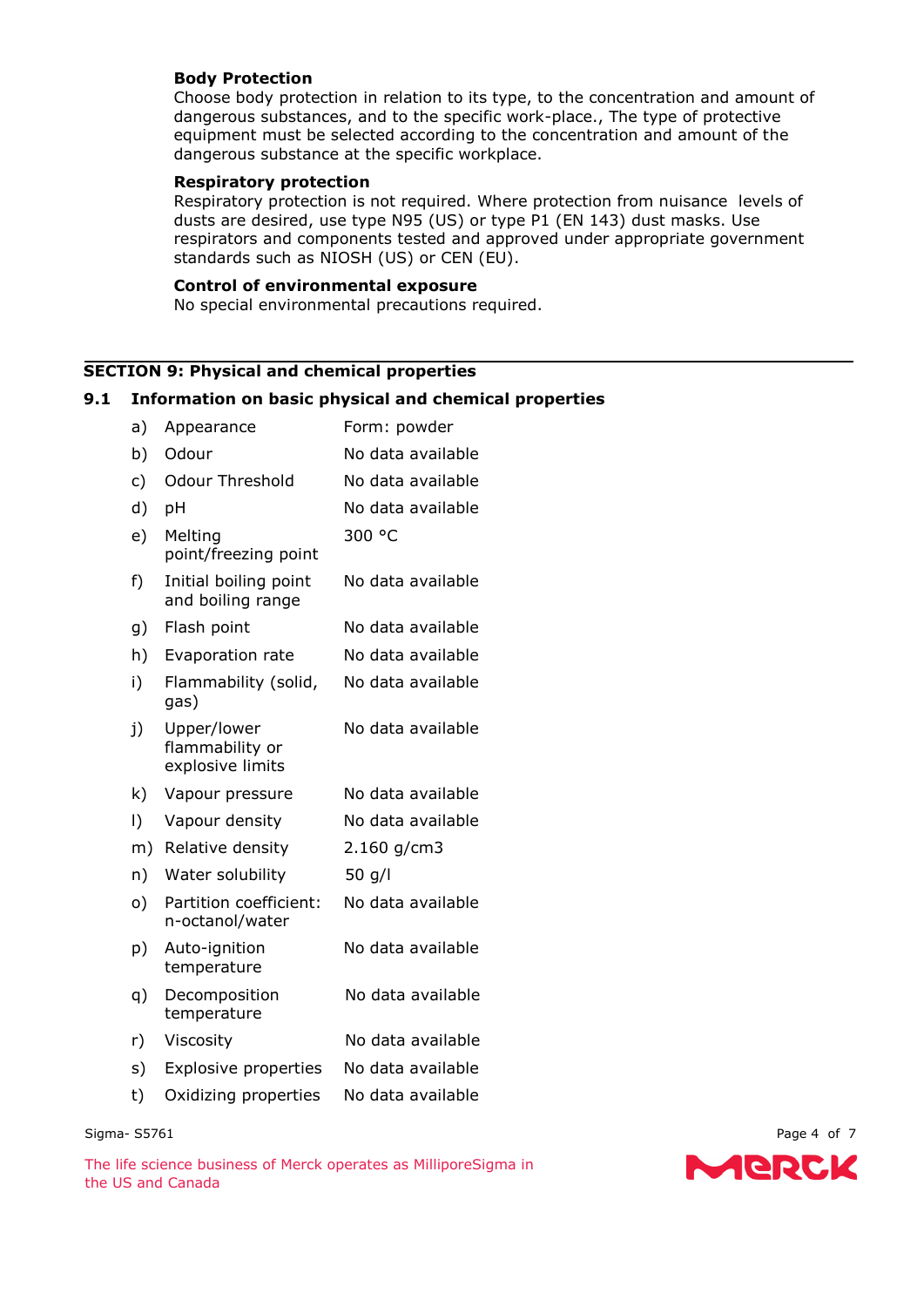#### **SECTION 10: Stability and reactivity**

# **10.1 Reactivity**

No data available

#### **10.2 Chemical stability** Stable under recommended storage conditions.

- **10.3 Possibility of hazardous reactions** No data available
- **10.4 Conditions to avoid** Exposure to moisture
- **10.5 Incompatible materials** Strong acids, Strong oxidizing agents

## **10.6 Hazardous decomposition products** Hazardous decomposition products formed under fire conditions. - Carbon oxides, Sodium oxides Other decomposition products - No data available In the event of fire: see section 5

# **SECTION 11: Toxicological information**

#### **11.1 Information on toxicological effects**

**Acute toxicity** LD50 Oral - Rat - 4,220 mg/kg

#### **Skin corrosion/irritation** Skin - Human Result: Mild skin irritation - 3 d

# **Serious eye damage/eye irritation**

Eyes - Rabbit Result: Mild eye irritation - 30 s

**Respiratory or skin sensitisation** No data available

**Germ cell mutagenicity** No data available

#### **Carcinogenicity**

IARC: No component of this product present at levels greater than or equal to 0.1% is identified as probable, possible or confirmed human carcinogen by IARC.

**Reproductive toxicity** No data available

#### **Specific target organ toxicity - single exposure** No data available

**Specific target organ toxicity - repeated exposure** No data available

**Aspiration hazard** No data available

Sigma- S5761 Page 5 of 7

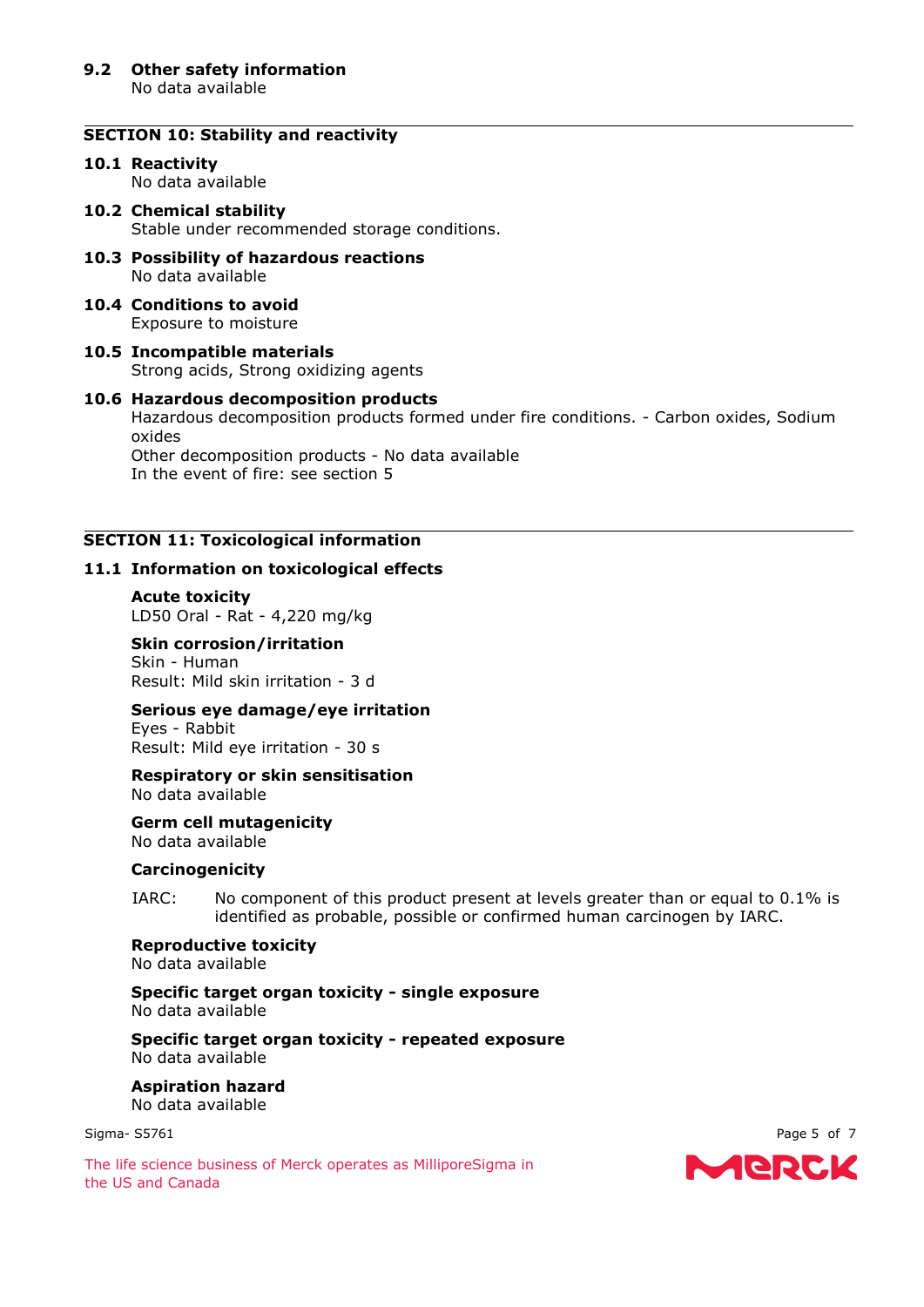**Additional Information**

RTECS: VZ0950000

Exposure to large amounts can cause:, Gastrointestinal disturbance, Heavy or prolonged skin exposure may result in the absorption of harmful amounts of material. To the best of our knowledge, the chemical, physical, and toxicological properties have not been thoroughly investigated.

## **SECTION 12: Ecological information**

#### **12.1 Toxicity**

No data available

- **12.2 Persistence and degradability** No data available
- **12.3 Bioaccumulative potential** No data available
- **12.4 Mobility in soil** No data available

## **12.5 Results of PBT and vPvB assessment**

This substance/mixture contains no components considered to be either persistent, bioaccumulative and toxic (PBT), or very persistent and very bioaccumulative (vPvB) at levels of 0.1% or higher.

## **12.6 Other adverse effects**

No data available

#### **SECTION 13: Disposal considerations**

#### **13.1 Waste treatment methods**

#### **Product**

Offer surplus and non-recyclable solutions to a licensed disposal company.

#### **Contaminated packaging**

Dispose of as unused product.

|                                                                                                                        | <b>SECTION 14: Transport information</b> |                                                                  |           |             |  |  |
|------------------------------------------------------------------------------------------------------------------------|------------------------------------------|------------------------------------------------------------------|-----------|-------------|--|--|
| 14.1 UN number<br>ADR/RID: -                                                                                           |                                          | $IMDG: -$                                                        | $IATA: -$ |             |  |  |
| 14.2 UN proper shipping name<br>ADR/RID: Not dangerous goods<br>IMDG: Not dangerous goods<br>IATA: Not dangerous goods |                                          |                                                                  |           |             |  |  |
| ADR/RID: -                                                                                                             | 14.3 Transport hazard class(es)          | $IMDG: -$                                                        | $IATA: -$ |             |  |  |
| 14.4 Packaging group<br>ADR/RID: -                                                                                     |                                          | $IMDG: -$                                                        | $IATA: -$ |             |  |  |
| ADR/RID: no                                                                                                            | 14.5 Environmental hazards               | IMDG Marine pollutant: no                                        | IATA: no  |             |  |  |
| Sigma- S5761                                                                                                           |                                          |                                                                  |           | Page 6 of 7 |  |  |
|                                                                                                                        |                                          | The life science business of Merck operates as MilliporeSigma in |           |             |  |  |

the US and Canada